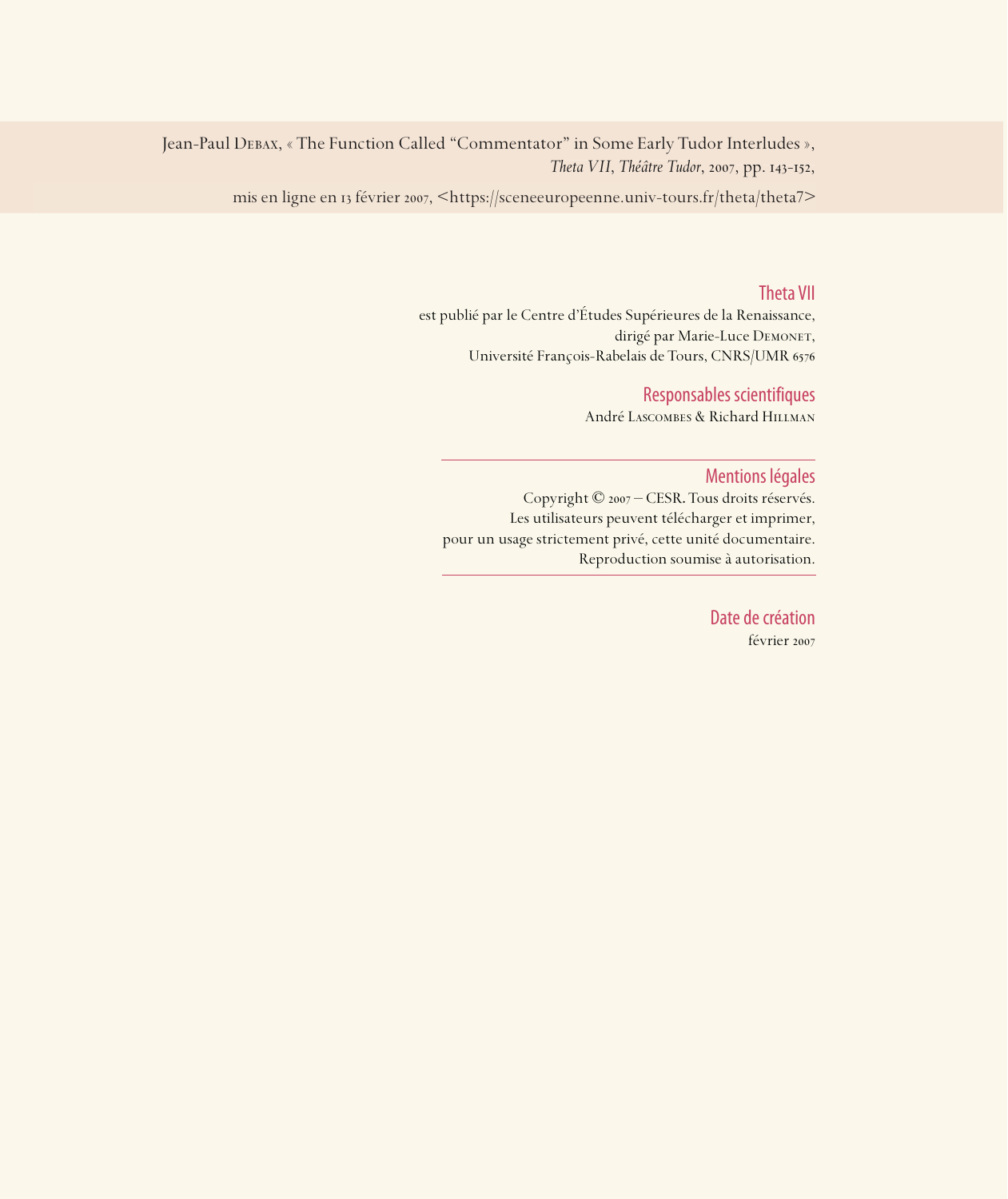Thêta VII - Théâtre Tudor Jean-Paul DEBAX | p. 141-150 CESR, Tours

# The Function Called "Commentator" in Some Early Tudor Interludes

Jean-Paul Debax Université de Toulouse-Le Mirail

"Alas, that I had no good felow here To bere me cumpany and laugh at thys gere! Thys game was well founde!"  $(Nature, II.883 - 85)$ 

THIS REGRET is expressed by Envy in Medwall's *Nature*, after he has played a very cruel practical joke on Pride, pretending that the latter was late turning up for the battle against Reason, and so was dismissed after he has played a very cruel practical joke on Pride, pretending that the latter was late turning up for the battle against Reason, and so was dismissed from the army of the vices and had consequently lost both his "office" and "fees". Moreover he has made a fool of himself. In the lines just quoted, Envy passes an encomiastic and complacent comment on his own trick. We, as spectators, have also been witnesses of the same trick and have probably appreciated it for what it is worth. This commentary on a scene we have already been shown as part of the show we are watching is probably meant to set off this embedded game, which can be appreciated in isolation as a short self-contained comedy. It has another effect: to point to the presence of the spectators while pretending the character is alone. In fact, Envy is alone on stage, but not in the theatre or the hall in which the interlude is performed. This comic ambiguity is soon cleared up by Sensuality, who has just come in and declares: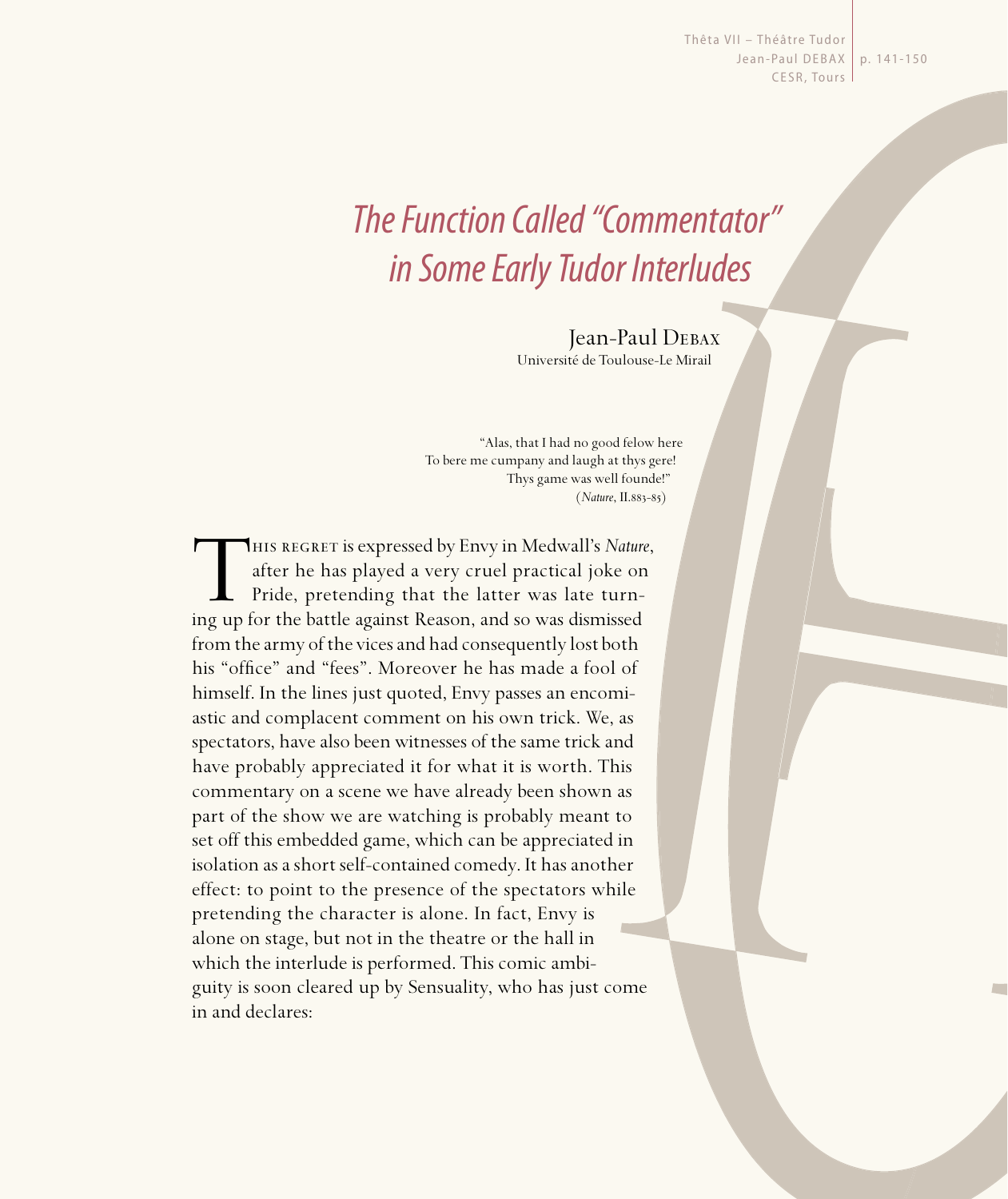Yes, and ye lust to play the knave Some maner of cumpany ye myght have Here wythin thys grounde. (II.886-88)

In fact, Envy has already played the knave, and is now going to play it again, but in a different mode: in the account he is going to give of the event we have already watched, he uses a device, frequent in Medwall's plays, and which Medwall is not the only dramatist to use, a device I have elsewhere described as metalepsis. This narrative about the same incident stands as another embedded piece, and can be construed as a commentary on the dramatic version we have just had immediately before. Now, it is Sensuality who is the addressee of this relation, and his reaction is a compliment that is another commentary: "Now on my fayth, thys was madly do!"  $(gIg)$ .

This example illustrates the very close and subtle interweaving of dramatic, although in most cases purely verbal, action and commentary. This alternation between what one might call, on the one hand, active and, on the other, more reflective passages, seems to point to two different functions of language: performative language, most commonly used in drama, and descriptive or constative language, more typical of narration. The example quoted also shows that the passages of commentary do not mean a pause in the action; on the contrary, they may constitute a new start in the action, if performed by different means. If, in the first passage, Envy directly mocks Pride and so, by this explicit attack, tries to modify the relationship between himself and the other character, in the same way, in the second passage Envy tries to create complicity with Sensuality by telling him a story which he thinks this interlocutor will appreciate—which is the case, as Sensuality's positive commentary shows without ambiguity. At the end of the narrative their relationship is modified.

This effect may possibly be explained by the semiotic status of these discourses: the news reported in both cases has little value as information—Pride being absent from the battle, or Envy having chafed Pride by the said news—but rather for the impression made on the real addressee, that is, the eavesdropper. In each case the main effect of the utterance is in its perlocutory rather than illocutory value.

A related problem lies in what traditional editors call "asides". Let's take Haphazard's well-known entrance at the beginning of *Appius and Virginia*: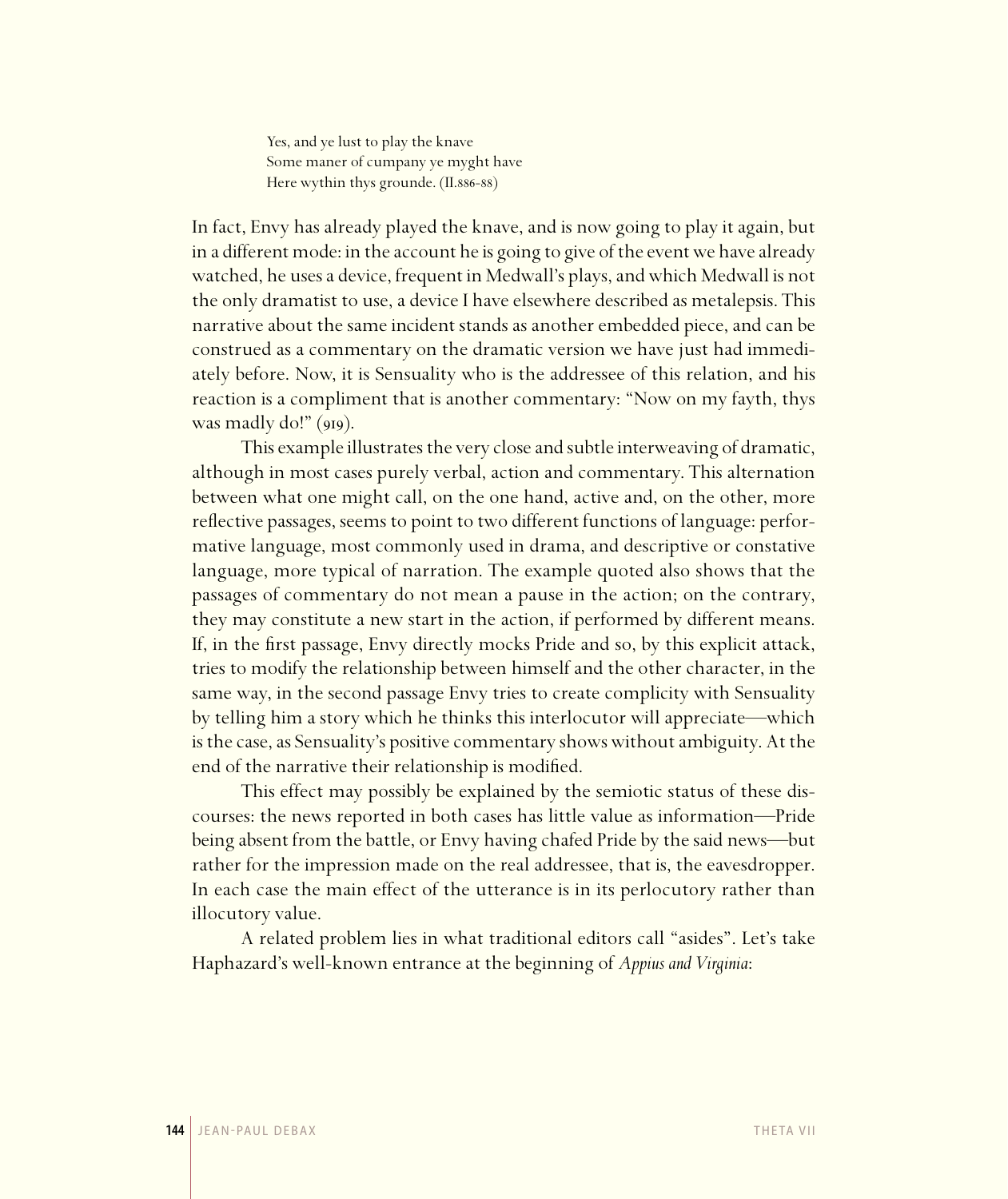Very well sir, very well sir, it shalbe done As fast as ever I can prepare; Who dippes with the Divel he had neede have a long spoone.  $(175-77)$ 

The Vice's monologue comes after the picture of perfect family bliss in Virginia's home, which culminates in the preceding scene. In the passage just quoted, whom is the Vice speaking to? The received analysis is that the "sir" he is addressing is the Devil mentioned in the third line, who remains hidden in the wings. So, the first two lines constitute an instance of a usual form of dramatic conversation with a hidden partner. Notice that the language used is performative in a double sense: first as dramatic speech, secondly in this particular case, because the character Haphazard formally promises to do something ("it shalbe done"), as one would do in ordinary life.

Two remarks may be made about the third line. First it is a proverbial saying, which could be paraphrased as "people say that ...", and as such, needs no particularized enunciator. Secondly, who is the addressee? It is obviously a commentary on the situation created by the first two lines: the conversation with the invisible Devil. But it is no aside, because there is no main speech by whose "side" it would stand. And, being a proverbial saying, it is a particularly strong example of co-enunciation, because it voices a piece of common knowledge, here in the form of a warning perhaps directed at the characters (although they belong to the illusory world of the theatre), but chiefly meant as a guide, in order to facilitate the spectators' interpretation. This line serves as an introduction to the Vice's traditional self-presentation. It is not surprising that, after this neutral and almost enunciator-less utterance, a stronger presence of the enunciator should have been felt expedient. This type of set self-portrait can also be taken as a kind of commentary upon his illusory self and, owing to its ancient ancestry in the traditional rural plays (mummers' plays) it has a status comparable to that of the proverbial sayings; the source of enunciation is shared between character and audience.

Such phenomena as the commentary-like self-portrait (which has, by the way, nothing to do with introspection), or Envy's narration of the trick he played on Pride (in *Nature*), which are numerous in, and typical of, the English Vice-play, I would call dynamic commentaries. They can be considered as one of the springs of the plots and give the audience a structural part to play in such dramatic pieces (one could also cite Sensuality's symmetrical account of man's gallant bout in the Tavern in Margery's company).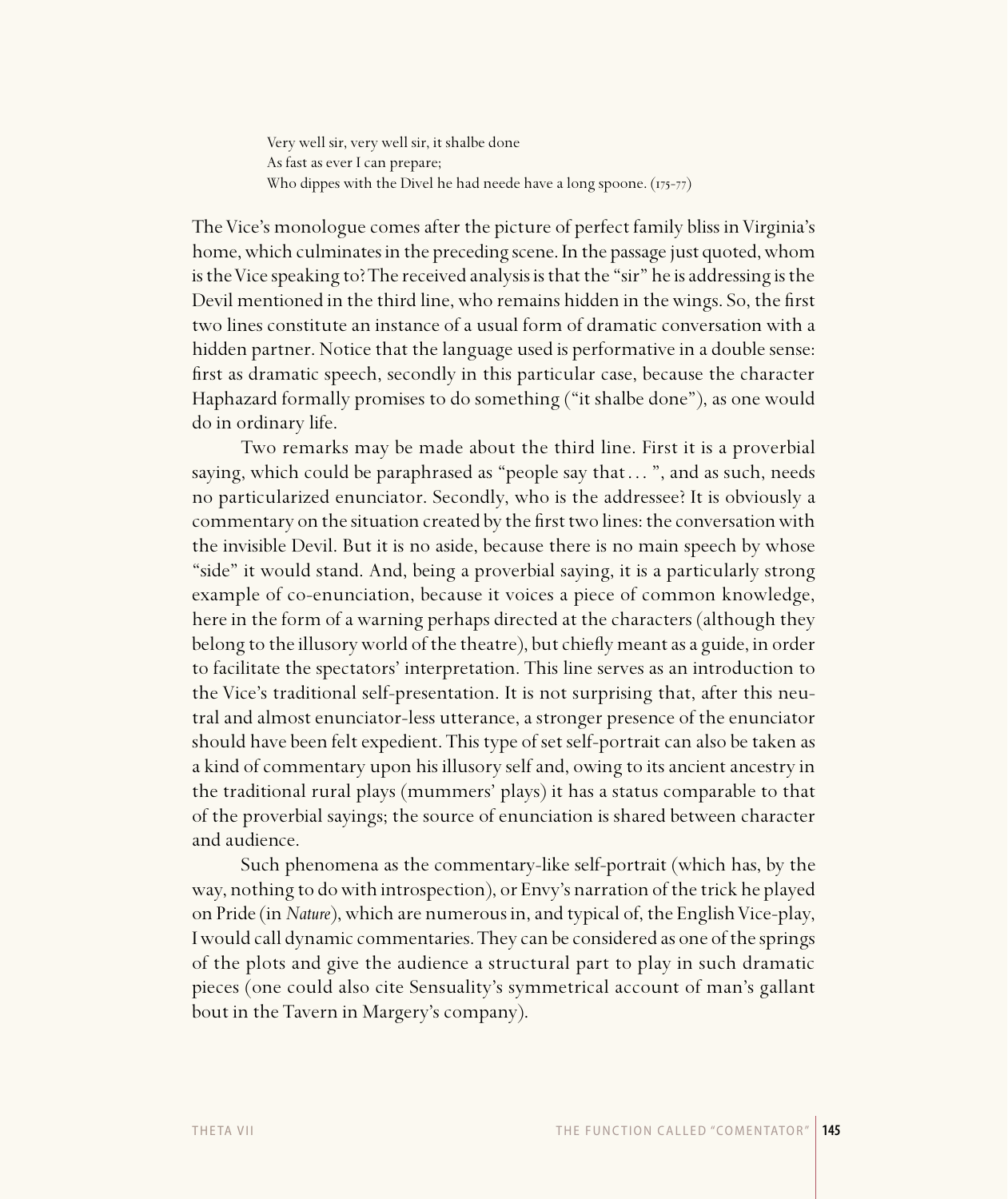I would like to consider now two main manifestations of the commentator: first, how he reinforces the structure of the interlude; secondly, how his commentary is the main motif in a number of late interludes (from the  $1560s$  to the  $1570s$ ), in which dramatic action and characters are minimized and limited to the dimensions of short vignettes or *exempla*.

The commentary may be used to emphasize the different stages of the evolution of the plot hatched by mischievous, rowdy, boisterous or evil-minded characters—or by the Vice, if such a character appears among the *dramatispersonae*. The commentaries are mostly explicit and take the form of a direct address to the audience. In spite of the variety of structures, most plots reach a climax preceded by an episode of preparation and followed by certain effects or changes in the situation.

The first stage is to be found before the action proper, when plans are being drawn up. I will call this stage the "titillation of anticipation". Right from the beginning of Udall's *Respublica*, Avarice appears as the head, or "founder", of the group of vices, even if he pretends that he has delegated his authority to a follower of his, Insolence. By this delegation is manifested the power of both parties: that of the one at the origin of the delegation, and that of the beneficiary. Referring to their plans concerning the spoliation of Respublica's goods, Insolence comments "this gear will right well accord" (258). He imagines that with Respublica's money he will "have castles and towns in every shire"  $(z_{74})$ . This daydreaming is also a sort of commentary on an as-yet-unrealized situation, which nevertheless appears real to him.

Likewise, at the beginning of *Nature,* after the introduction involving Nature and World, Pride starts plotting with his friend Sensuality and intimates that if he can approach Mankind, and seduce him, he is sure to make him swerve from the path of virtue:

> Aquaynt me wyth that man, and care not thou— The mater shall spede.  $(I.856-57)$

After Pride has imparted to him the details of his plan, Sensuality rejoices at the prospect of man's fall: "Surely thys conseyt ys well found" (886). Likewise, in Bale's polemical history play, *Kyng Johan*, Usurped Power approves of Sedition's plan to overthrow the king: "thys counsell ys good"  $(982)$ . This commentary is the go-ahead signal, and is immediately followed by the return on stage of the conspirators in disguise, and so ready to realize their *coup*.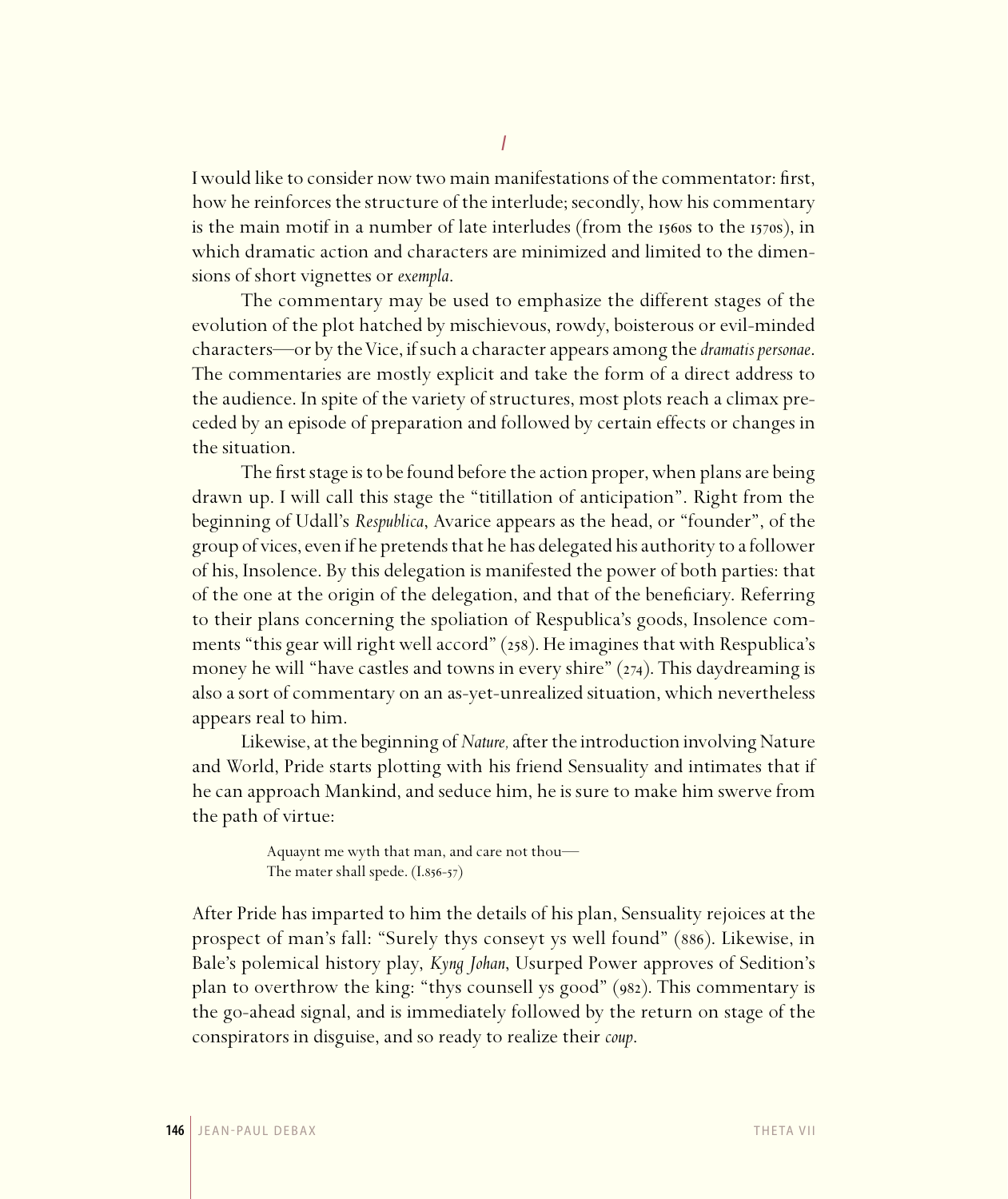The most remarkable example of this titillation at the prospect of the undoing of virtuous characters is probably in *Like Will to Like*, by Ulpian Fulwel. After having organized the fall of his own friends and fellow-sinners, Nichol Newfangle alone on stage bursts into laughter at the idea of the fate that awaits his former accomplices, the sinister halter and the gallows. No other Vice is more explicit: "But mark well this game, I see this gear frame"  $(595)$ . We may note the same reaction on the part of Inclination in *The Trial of Treasure* (743), attributed to William Wager, and Infidelity in Lewis Wager's *Mary Magdalene* (910-13).

A last example: *All For Money*, by Thomas Lupton, treats this point in a slightly different way. This play has an intriguing structure, somewhat akin to that of John Heywood's *The Play of the Weather.* The second part is constituted by a round of solicitors who ask All-for-Money for relief in their money problems. After a long introduction which consists of the half-allegorical, half-farcical births of Pleasure, Sin (the Vice) and Damnation, and of a debate in the medieval vein among Learning-without-Money, Money-without-Learning and Neither-Money-Not-Learning, Money and Sin set up in business All-for-Money, who hopes to make still more money as a corrupt judge. Unlike most Vices, Sin is rather pessimistic about his chances of success. All-for-Money finds that "suitors in coming are very slack" (946). This example of pessimism is not unique, however: in *Lusty Juventus*, the Devil also expresses his doubts about the success of his contrivances: "I trow this gear will come to nought"  $(325)$ .

But is not this a comic trick intended to build up the suspense and so whet the spectators' interest, and, as a consequence, underline the articulation between "phase one" and "phase two"?

#### II

"Phase two" means success. I suggest we call it "the relish of realization". One of the clearest and most spontaneous expressions of joy will be found in *The Trial of Treasure,* when Inclination has managed to convince Lust to come round to his views: "Now by my halidom  $\ldots$  / better sport in my life I never saw" (443). In older plays, the same exultation signals the (temporary) success of Lucifer:

> Off my dysyere now have I summe Wer onys brought into custume, Then farwell consyens, he wer clumme [i.e., silent] I xulde have all my wyll. (*Wisdom*, 519-22)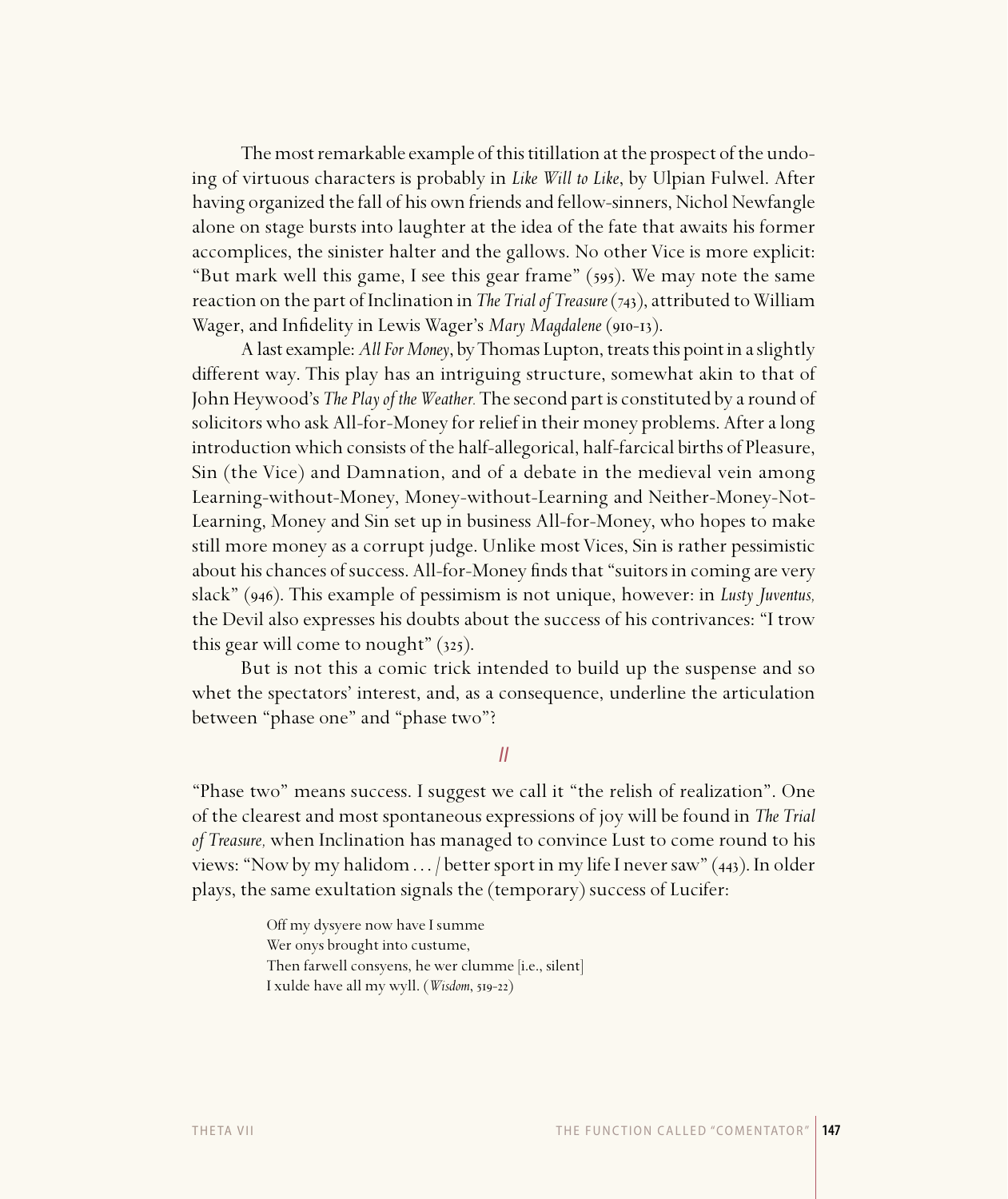Another way of expressing satisfaction for Lucifer and the characters he has converted to his philosophy is through singing. Unfortunately, the text of the song is now lost, but the intention of such group-singing is clear, as is humorously expressed by Will: "The Devyll hym spede that myrthe exyled"  $(620)$ . A more subtle and devious way of expressing such jubilation is the use of the interrogative form. Mind asks, "How be this trow ye now?"  $(621)$ —a question which may apply to the song or to the situation more generally, which belongs to the phase usually known as "life in sin". Mind's companions answer the question, which was perhaps also directed to the audience. Direct address, such as calls for cooperation, is the only device which can suggest the participation of the spectators, who are not supposed to answer or act in any way. As an illustration, one may quote the beginning of Medwall's *Fulgens and Lucres*; when B knocks at the door, nobody opens, as is implied by his reaction:

> A man may rappe tyll hys nayles ake, Or any of them wyll the labour take To gyve hym an answer. (II.78-80)

Similarly, when Worldly Affection in *Nature* asks the "pyld knave" (hairy bloke) to fetch a stool, he gets no answer:

> Thou pyld knave, I speke to the, How long shall I stande?  $(II.518-9)$

In *Common Conditions*, an anonymous play of a different kind, and with an unconventional structure for an interlude, success is highlighted by a commentary of self-satisfaction, first in the circle of the tinkers: "How say you my masters, how like you this device?"  $(75)$ . The Vice laughs, "Ah, ah, ah", and exclaims, "this gear cottons", several times in the course of the play; he spends more time in announcing his tricks and expressing his admiration for his own wit, than in actually performing them.

## III

The final phase may be termed "the reckoning". In many cases, no time is left to the Vice to react to his final success or failure, as he is abruptly whisked off to prison or to Hell, or just disappears to escape punishment.

The most neutral and non-committal reaction is that of Covetous in William Wager's *Enough Is as Good as a Feast* : "Farewell, my masters, our parts we have played"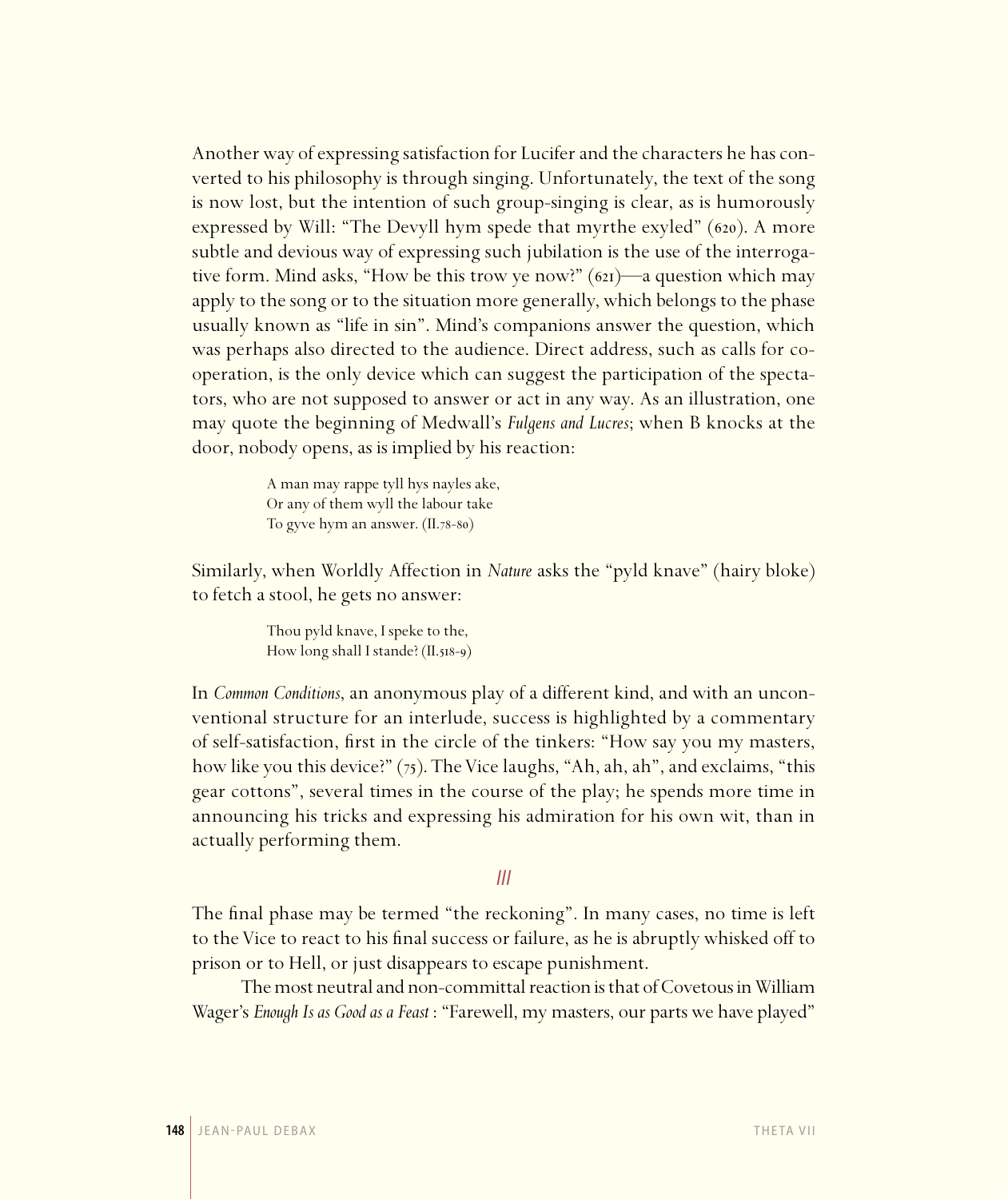(1427). A favourite commentary is that given in an interrogative form. In *Like Will to Like,* Nichol Newfangle never repents. A few lines earlier he is taken to Hell on the Devil's back. This is one of the pseudo-traditional exits for the Vice, remembered by Ben Jonson in the *Staple of News* and by other authors of the seventeenth century, but which in fact happens only twice in the extant corpus: in *Like Will to Like*, *Enough Is as Good as a Feast*, *Kyng Johan*, John Marston's *Histriomastix* and *The Longer Thou Livest the More Fool Thou Art*, also by William Wager. Nichol Newfangle's laughter also marks the last phase of the action—"Ha, ha, ha, there is a brace of hounds,  $/$  Behold the huntsman leadeth away" (Fulwel,  $1168-69$ )—and his final words consist in two questions addressed to anonymous members of the audience: "Why then, good gentle boy, how likest thou this play?"  $(1176)$ ; "How say you, little Meg?"  $(n_8)$ . He had previously put the question to the audience in general  $(n_2)$ , then reproached them with their normal and structurally determined passivity: "Do all you hold your peace?"  $(n_{75})$ .

A particularly interesting passage is situated at the end of *Enough Is as Good as a Feast.* Worldly Man pretends to be ill and asks for a doctor. The Doctor enters with the well known words, "stand back" and "give room", and finally asks to be paid, which immediately suggests the episode of the fool's death in the mummers' play. This mock-death here receives a grotesque treatment, which prompts the doctor to make this humorous tongue-in-cheek comment: "it is no time to jest". He then asks the audience, "Passion of me, Masters, count you this a play?" (1339). The traditional doctor episode constitutes, indeed, a play-withinthe-play, with a strong flavour of co-enunciation, and can therefore be counted as a metadramatic commentary.

The hasty final commentaries offered by those who have provided most of the action and comedy, or even the complete absence of such commentaries in many plays, constitutes an awkward situation and makes for a real anticlimax, for totally passive preachers win the day against the amusers, musicians, singers and dancers who have (even if only partially) enlisted the spectators' sympathy and, sometimes, enthusiasm. Here again the comments reveal the inner meaning and ambiguities of such plays.

# IV

Proverbial comedies are a special category of play in which the natural features of the interlude are exaggerated to their limits—plays in which commentary eclipses action. These plays usually have proverbial phrases as titles, such as the already mentioned *The Longer Thou Livest the More Fool Thou Art* and *The Tide Tarrieth no Man.*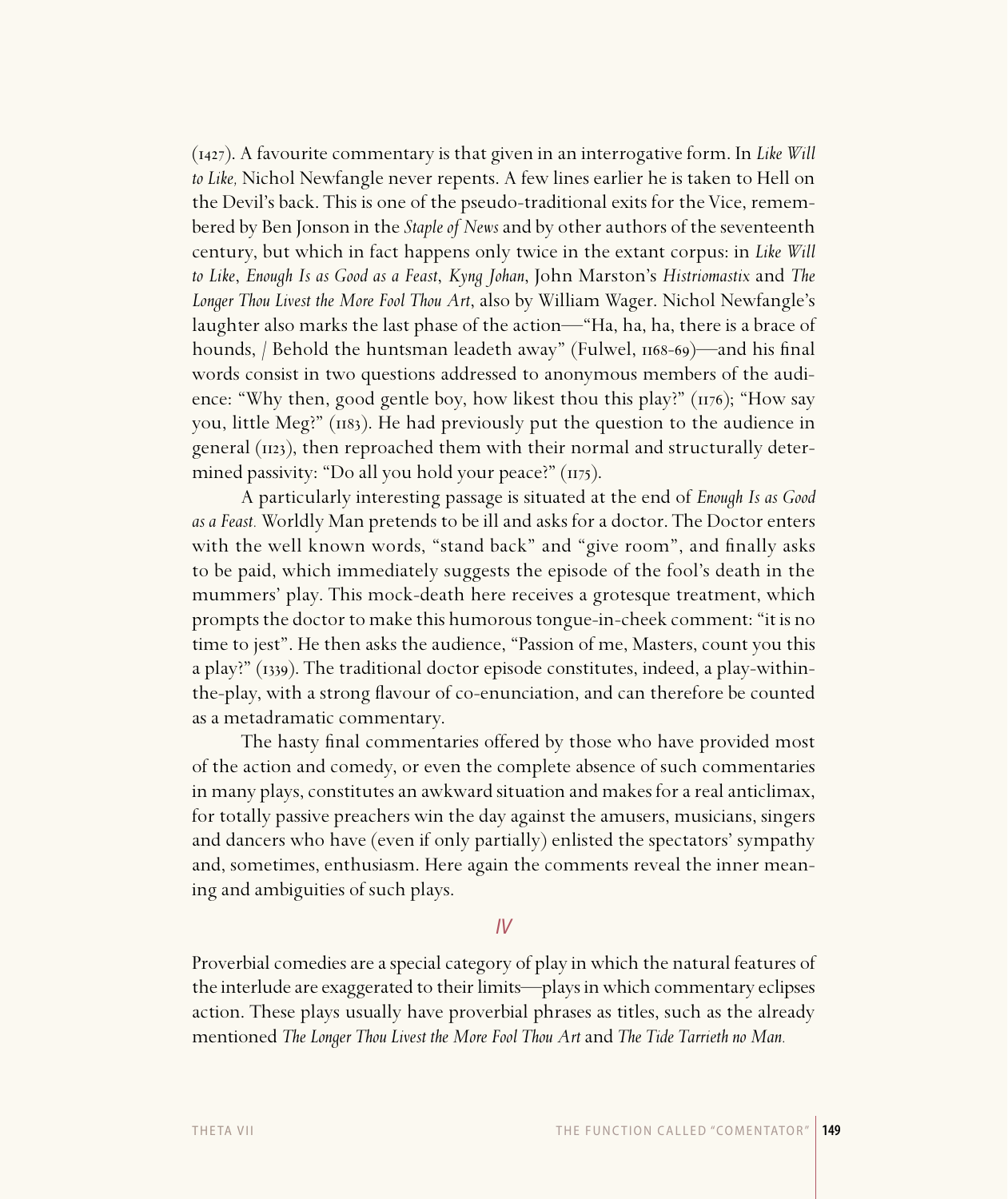In *The Longer Thou Livest*, a substantial part of the text is in majority made up of Latin quotations, each followed by an action which is explicitly conceived as an illustration of the corresponding moral sentence: "These verses I may on you signify"  $(i<sub>34</sub>)$ . A variety of the scene is to be found in the lesson given by Discipline to Moros, there mixed with a farcical element provided by the stupidity of the pupil. (The same scene occurs in John Redford's *Wit and Science* [444-600].) In such a scene, language prevails over action; furthermore, the random and absurd language used by Moros is in total contrast with the organized argumentation of Discipline. The discourse of Moros is void of sense and unable to reflect an enunciator. Thus it has the same status as the wise sayings of the virtues: in both cases, the use of language hinders the constitution of an enunciator, and so fails to imply the existence of subjectivity behind the dialogues.

*Enough Is as Good as a Feast* contains at least eight occurrences of the saying used as a title for the play. The traditonal episodes are included in the temptation cycle (decision to corrupt man, plans for that temptation, change of names, fall of man, illustrative vignettes with social overtones, death of man) and each episode is ended, as by a coda, with the same repeated saying.

In *Like Will to Like*, the proverb of the title is repeated ten times, and in the case of *The Tide Tarrieth no Man,* eighteen times! In the latter play, the commentator is the mock schoolmaster—in fact, Inclination, the Vice  $(173)$ . The Vice has a particularly important part in *The Tide Tarrieth* and in similar plays, as he is the link between heterogeneous vignettes. The importance of commentary in the period of the late interludes is probably due to the polemical or didactic use that type of play was put to, chiefly by Protestant authors.

V

In a previous study of the functions of the Vice, I distinguished six functions: three dramatic, and three metadramatic. The latter three were: messenger, manipulator and commentator. Since then, I have had many opportunities of re-working the subject, and the more I pry into these subtle and recondite distinctions, the weaker and more uncertain they appear to me. The categories may perhaps be of some use for the purpose of analysis, but it must be admitted that they constantly ovelap and fade into one another. These interferences reflect the close structural proximity of language and action in drama—a literary genre in which language is certainly action, and action may be a language.

In this context, and with reference to the theme of this collection of essays, it is consequently worth considering the question: who is in, who—or what—is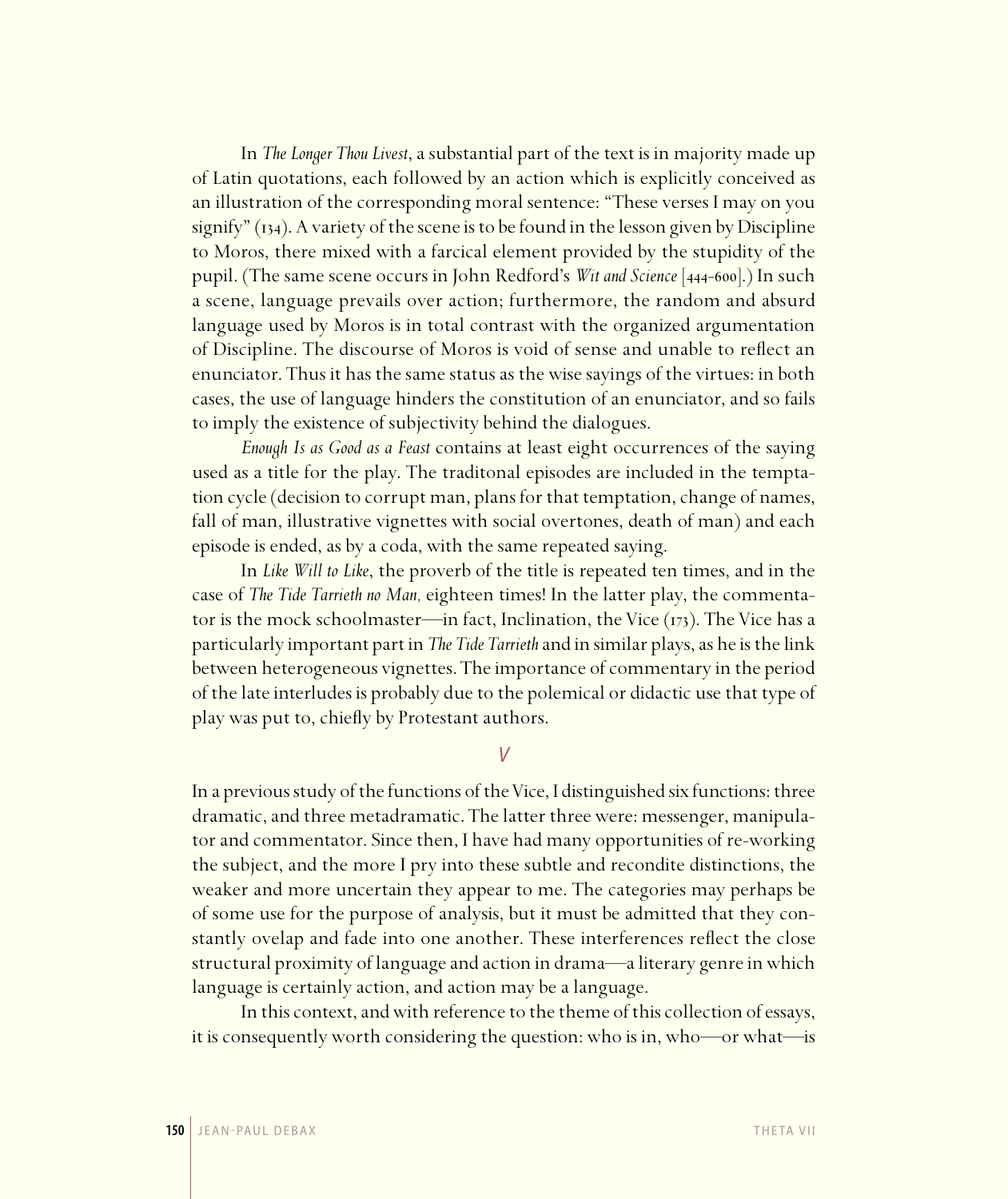out? Are the manipulators and commentators—i.e., those who come under the generic heading of mediators—more, or less, "at home" in such a play than the more fully represented characters, endowed with social, historical or legendary backgrounds? I think the question worth asking, when one can find, in a piece of modern criticism, the story of Lucres and her suitors described as the *main*  plot of *Fulgens and Lucres,* while A, B and Joan's actions are relegated to the *underplot*. I would like to ask: who opens and closes each half of the play? Who manipulates whom? What must one think of Lucres' willingness to step down from her socially superior position to join in a bawdy farcical exchange with B, a member of the "underplot"?

In view of these uncertainties, it seems more reasonable than ever to consider the mediating role played by the agonist, and perhaps to go further and suggest that, in Tudor drama, the mediator can play an agonist's part—then, finally, to imagine that Tudor plays (or, rather, our view of them) can be turned inside-out like Feste's cheveril glove (Shakespeare, *Twelfth Night*, III.i.).

# **Bibliography**

# Primary Sources

- *Apius and Virginia* [by "R.B.", c. ]. *Tudor Interludes.* Ed. Peter Happé. Harmondsworth, Middlesex: Penguin Books, 1972.
- *Common Conditions* [fragment, c. ]. *Five Anonymous Plays (Fourth Series), comprising* Appius and Virginia*,* The Marriage of Wit and Science*,*  Grim the Collier of Croydon*,* Common Conditions*,* The Marriage of Wit and Wisdom*, Note Book and Word-List.* Ed. John S. Farmer. Early English Dramatists. London: Early English Drama Society, 1908.
- Fulwel, Ulpian*. Like Will to Like* [c. ]. *Tudor Interludes.* Ed. Peter Happé. Harmondsworth, Middlesex: Penguin Books, 1972.
- LUPTON, Thomas. All for Money [c. 1560]. *English Morality Plays and Moral Interludes*. Ed. Edgar T. Schell and J. D. Shuchter. New York: Holt, Rinehart and Winston, 1969.